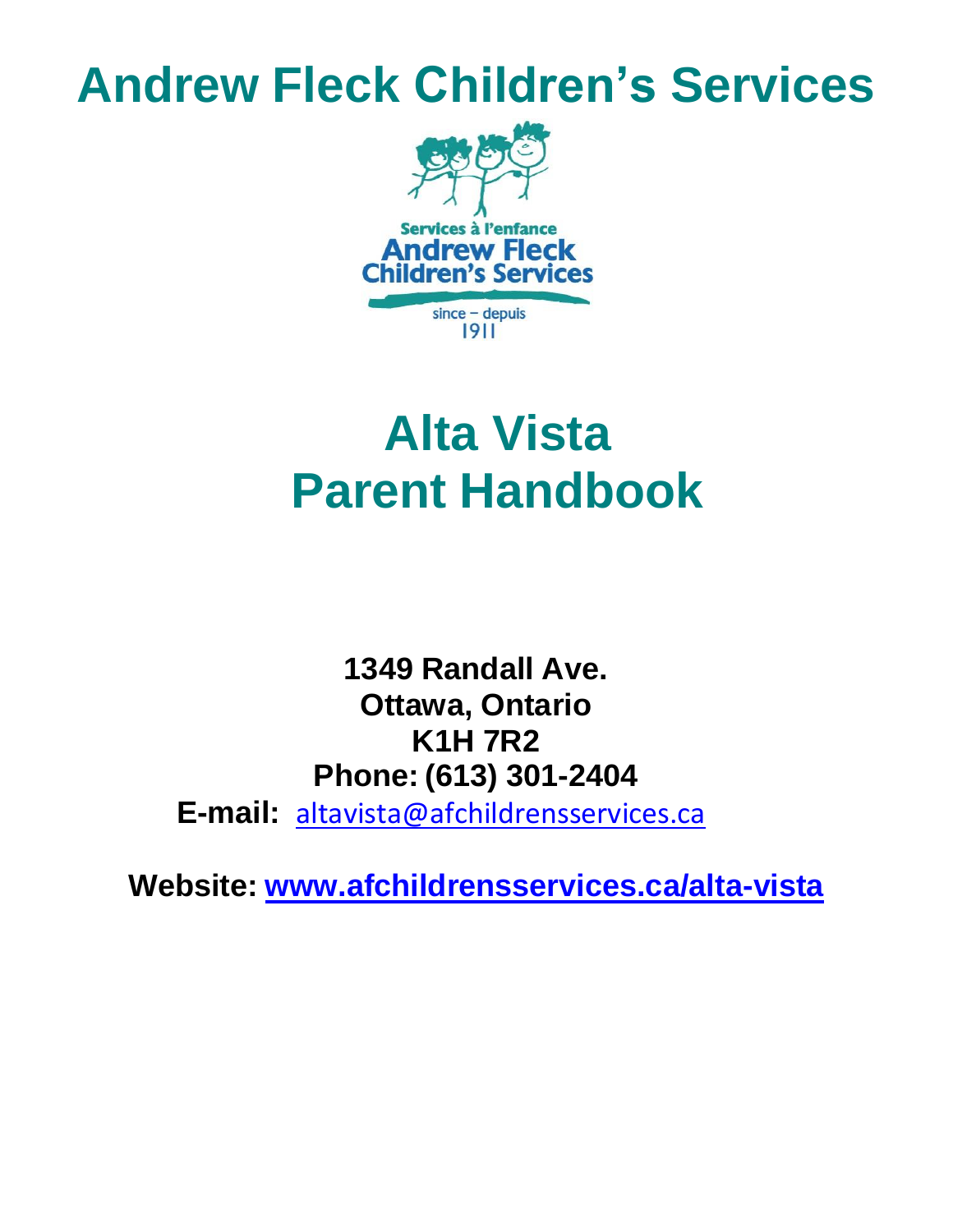# **Andrew Fleck Children's Services Kindergarten and School Age Programs**

Welcome to the Andrew Fleck Children's Services, Alta Vista Kindergarten and School-age Program. Our program is located inside Alta Vista Public School at 1349 Randall and is licensed for 78 kindergarten (3.6- 5 years old) and 90 school age children (6-12 years old).

Andrew Fleck is a non-profit, multi-service organization established in 1911 to serve children and families in the Ottawa area. We are happy to have you and your children with us. The health, safety and quality of your child's experiences are foremost at all times, ensuring that they and you enjoy a positive experience in our program.

This handbook is designed to assist you, the parents, in understanding the procedures, policies, and regulations involved with the operation of our Centre.

This program of Andrew Fleck Children's Services is directed by Lisa Belton who reports to the Executive Director, Kim Hiscott. If, at any time, you have any questions or concerns, please feel free to speak with a staff in person, or please feel free to connect with Tammy Linder our Program Coordinator at any time; she can be reached at 613-301-2404 / 613-799-4275 or a[t tlinder@afchildrensservices.ca](mailto:tlinder@afchildrensservices.ca) [y](mailto:jgomez@afchildrensservices.ca)ou may also call the Program Director at 613-736-1913 ext.298 or the Executive Director at 613 736-1913 ext.223.

## **LICENSING/REGULATIONS**

Our Centre is licensed under the *Child Care and Early Years Act* of the Ontario Ministry of Education Child Care Quality Assurance and Licensing Office and undergoes an annual licensing review process. We are required to meet all regulations of the *Child Care and Early Years Act*, as well as Health, Safety and Fire regulations dictated by the Department of Public Health, the City of Ottawa, the Ontario Fire Marshall, and the Ottawa Fire Services. The Program Advisor, from the Ministry of Education, monitors standards for safety, staff training, program quality and compliance with the *Child Care and Early Years Act*. The License and Summary of License are posted on the program board in the Jungle room in the Centre for your information.

## **HOURS OF OPERATION**

The Centre is open Monday to Friday; from 7:00 a.m. to 5:30 p.m. Full day childcare is available when the school is closed for Professional Development Days, March Break, summer Holidays and part of the Christmas Break. Children should be in care for the number of hours needed to cover your schedule. We encourage children to be in attendance no longer than 8.5-9 hours per day if possible. It is very beneficial for the children to be in attendance by 9:30 AM for the summer program, so they can actively participate in the many activities offered prior to lunch and rest time.

We do request that you please call us if your child is going to be absent.

## **INCLEMENT WEATHER**

Occasionally, during our hours of operation, a storm arises making travel conditions slow and possibly dangerous. In an effort to enable our employees to leave their workplace and travel home at their usual time we may call parents to request that they depart earlier than routine to ensure timely/early pickup of their child(ren). Our policies addressing late pick-ups will not be altered due to poor weather and travel conditions.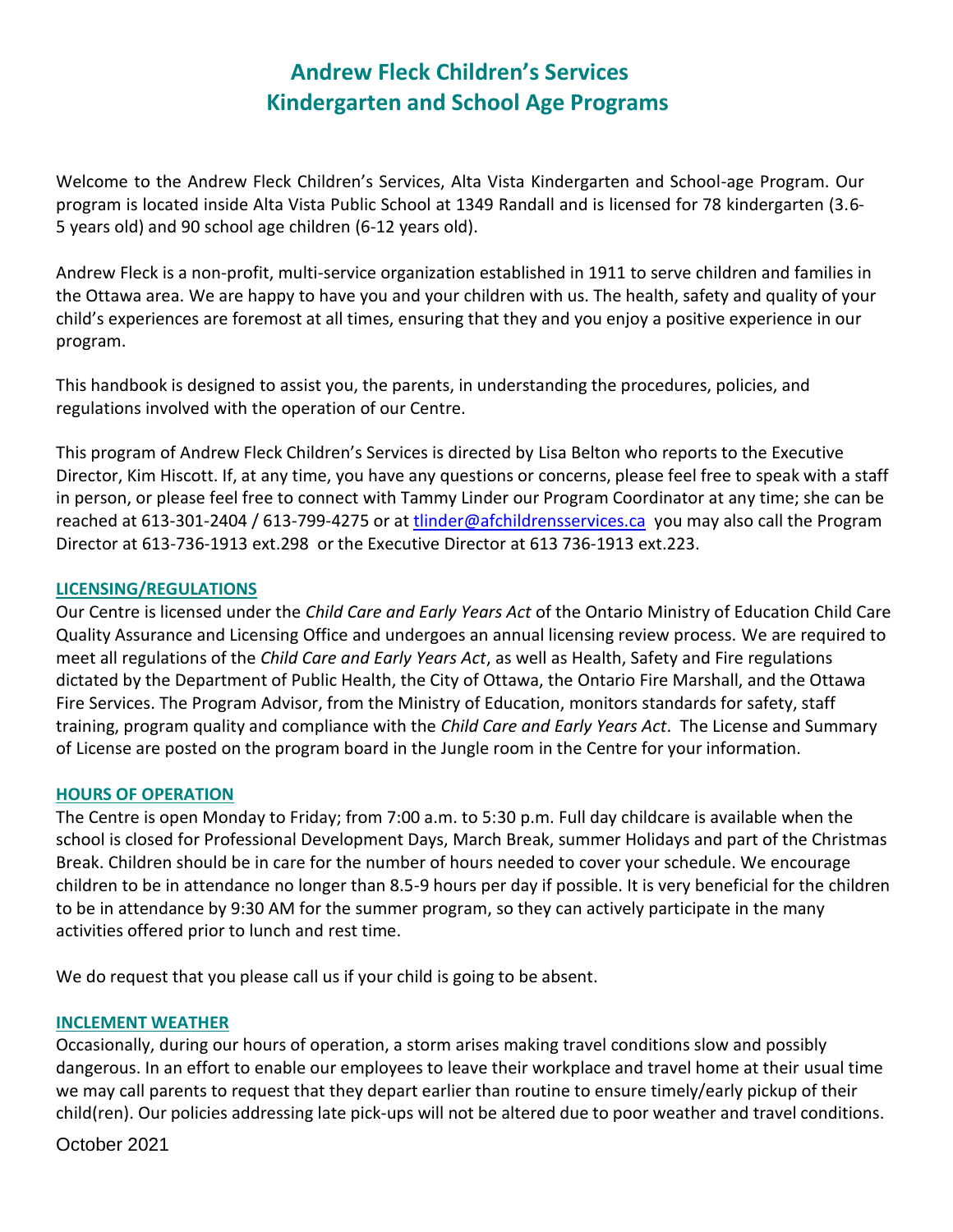#### **EMERGENCY CLOSURES**

Due to unforeseen circumstances (fire, flood, loss of electricity, and/or property damage) the Centre may be deemed unsafe. The AFCS Board of Directors may close the programs. Parents will be notified of the closure and required to make alternative arrangements until official notice is given of the Centre reopening. The centre will also close if the City of Ottawa declares a "State of Emergency".

No fee rebate will be given due to emergency closures.

#### **WAITING LIST POLICY**

All families must be registered on the City of Ottawa Child Care Registry and Wait List tool. https://onehsn.com/Ottawa To fill available spaces we contact families whose child is age eligible for the space available. For Subsidized spaces we must follow the City of Ottawa's Priority List. For our full fee families, we will offer spaces based on their registration date. The only exception is that priority is given to siblings of children currently attending at our location. There is no fee for using the City of Ottawa Child Care and Registry Wait List tool and we do not charge a registration fee to place any child in our program. To ensure we are providing you and your child with the best early learning and care experience as possible, a conversation will occur to ensure we can meet your child's needs and your expectations before a space is confirmed.

The City of Ottawa Child Care Registry and Wait List tool automatically updates when your child is eligible for the next age group, it is important to keep your information as up to date as possible, (which you can do by clicking into the link above) including the date when you require care or if you are no longer interested in care at a specific location. If you are interested in knowing the status of where your child is on the waiting list please feel free to contact us and we will tell you as accurately as we can, where your child is on the waiting list, but please know that often the list is not reflective of the actual number of children waiting for care at one of our locations. It is not unusual for us to contact 20+ families regarding a vacancy before filling the space.

In addition, available vacancies are posted on our website within the section for each location and we strive to keep this as up to date as possible.

#### **ADMISSION POLICY**

**Subsidized spaces are available in these programs.** Eligibility for subsidy is determined by the Child Care Subsidy Office of the City of Ottawa. To apply you must first create an online application through the City of Ottawa at 311 or <http://www.ottawa.ca/daycare>

Should the family be requiring a child care subsidy, confirmation from the City of Ottawa Subsidy Office must be received by the program a minimum of 48 hours to the child being enrolled. Before confirming a space or enrolling your child in the program, an opportunity will be arranged for you and your child to tour the program, meet the staff and review all the enrolment papers with the Program Coordinator. A space will not be confirmed until the program has met with the family and child. Spaces will be granted based on the waiting list application date and subject to the following criteria:

- 1. Children must be within the age limit set for the program
- 2. Up to date children's records of immunization must be provided prior to admission
- 3. All enrolment papers must be completed at least 1 week prior to the child starting in the program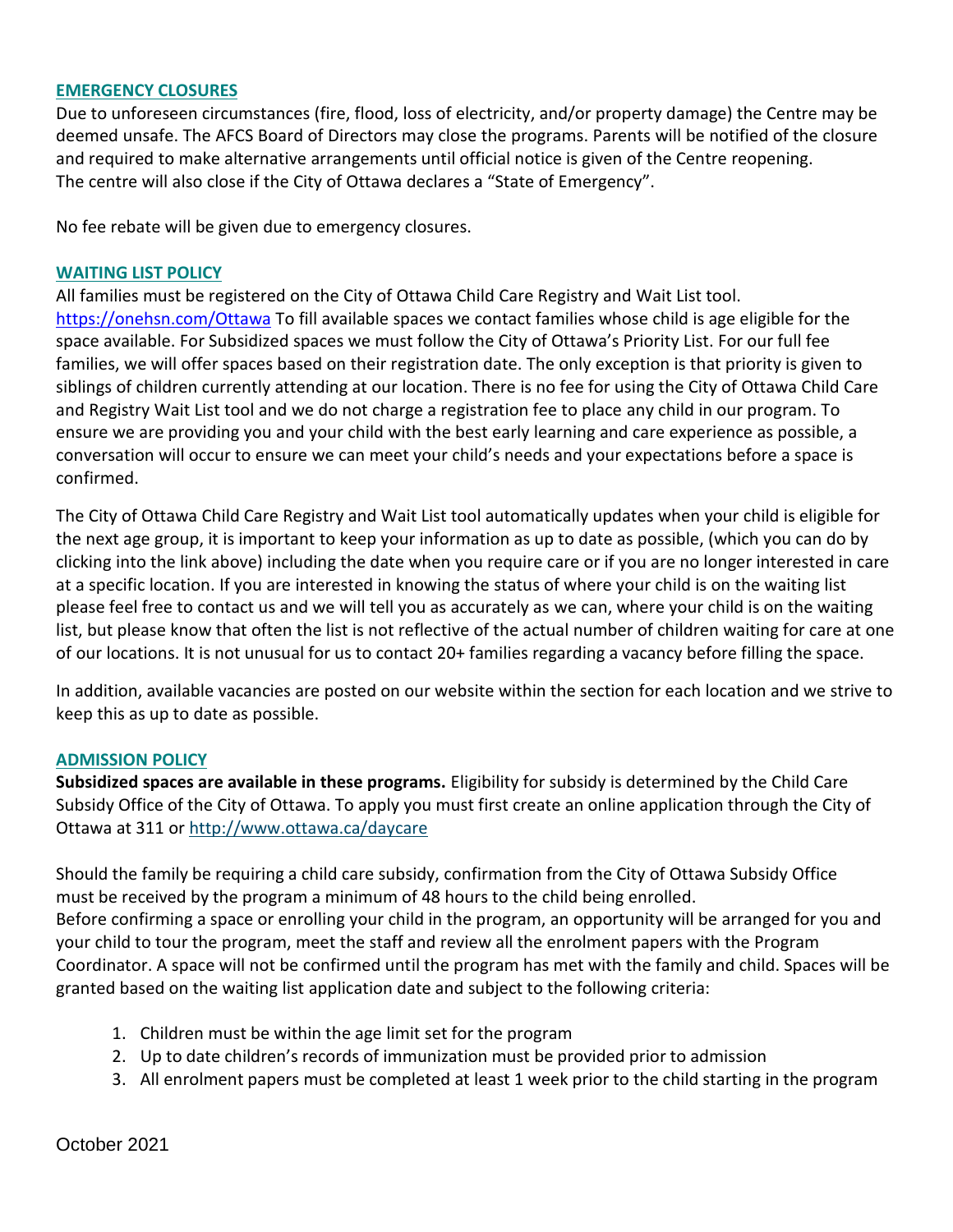# **WITHDRAWAL / DISCHARGE POLICY**

- 1. Children may stay in the program until the end of their 12<sup>th</sup> year. We respectfully request one month of written notice of pending withdrawal and require at a minimum two weeks' notice. If the required notice is not provided, fees will be charged in lieu of the notice period.
- 2. Parents who wish to temporarily withdraw their child from the program (e.g. for an extended holiday) may request to have their child's name placed on the waiting list for readmission. Regretfully, no guarantee can be given that a space will be available when needed. Please note this does not eliminate the notice period requirements as described above.
- 3. The following are the exceptions to the above policy **for Kindergarten and School age children:**
	- a) Filling spaces mid-year is difficult and not always an option based on space requirements for the next school year. Therefore, after January 1st of each calendar year we **require 3 months' notice** for withdrawal from the program. If the required notice is not given fees will be charged in lieu of the notice period.

b) We must be informed before August 1st of the upcoming school year if you no longer require care in September. If you withdraw after August 1st and we are not able to fill the space by the start of the school year, you will be charged a notice period of 2 weeks of fees.

- 4. Should a child that demonstrates challenges, developmentally and/or behaviourally be enrolled in the program, the program will seek to access additional supports and resources in a timely manner. However, if it is concluded that the staff and program can no longer meet a child's needs and that there is a safety risk to the child, other children and staff, then the decision to discharge a child may be warranted.
- 5. The program also reserves the right to give notice of withdrawal of service if the parent does not abide by all policies and procedures.
- 6. If the centre's programs are not meeting the needs of your child or family, we will discuss possible solutions and provide assistance in finding alternatives.

# **ARRIVAL AND DEPARTURE PROCEDURES**

Please bring your child into the program room and acknowledge staff on arrival or departure. From September to June all Kindergarten and School Age children who are dropped off at the program before school starts and are then accompanied to the school playground by our staff where a teacher is in attendance (or remain at the Centre in adverse weather conditions) until school commences. The School-Age children return independently, after school, to the classroom room where the staff are waiting to greet them. After school our staff will pick up the Kindergarten children at their classroom or from their school teachers if they are outdoors during this time.

We encourage parents to try and drop off their children by 9:30 am on full program days to ensure they can participate in the all the activities provided, including outdoor play. No child will be released to a person other than the parents without written permission, given to the Centre in advance. When dropping off and picking up your children, please:

- observe the drop off area and one-way signs at the front of the school;
- Accompany your children to and from the Program room, ensuring staff are aware of your children's arrival and departure; unless you have signed a permission to enter/leave program for a child 8yrs and older. For this form please speak to your child's educator.
- Ensure you and your children's wet/dirty footwear are removed before entering the room
- Anyone who picks up or drops off a child must be 16 years of age or older unless written agreement has been made with the Program Coordinator. All alternate individuals will be requested to show I.D.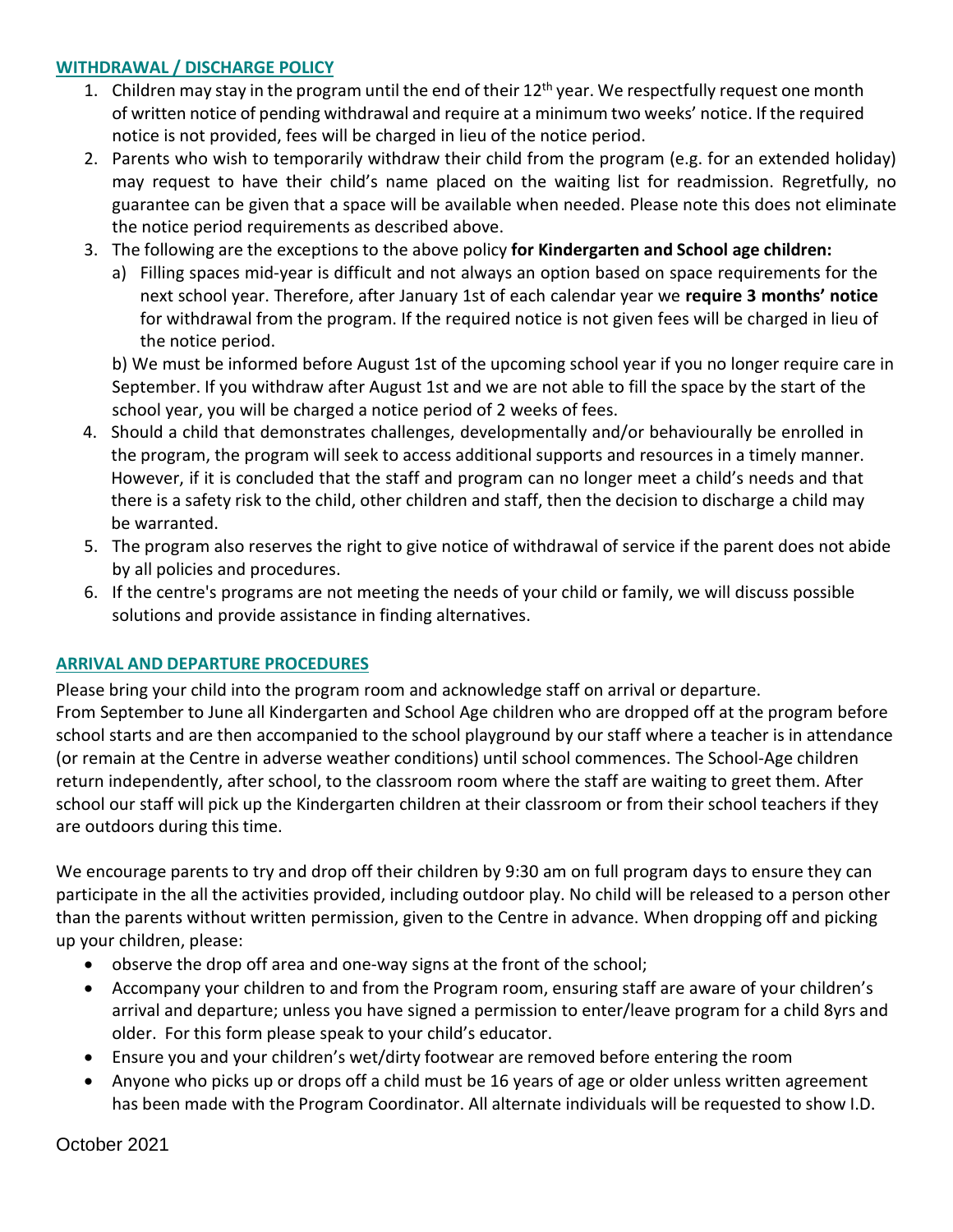If staff suspects that the individual picking up the child is visibly unfit to drive, and/or that the child may be in danger, that staff is obliged to report their concern to the authorities (Police /CAS) immediately. Alternate travel arrangements will be offered to the parent.

By law, staff cannot withhold a child from their biological parent unless a court order is on file.

# **LATE PICK UP POLICY**

We encourage you to arrive by 5:25 pm to pick up your child; this ensures you have an opportunity to connect with your child's educator and the time for an unrushed ending to your child's day. It is recognized that due to exceptional circumstances, parents might occasionally be late in picking up their children. When this occurs, parents must notify the Centre, at the earliest opportunity. However, late pick-ups cause difficulties both to the staff and the children waiting to be picked up. The purpose of this policy is to detail the procedures to be followed in the event of late pick-ups.

Every person responsible for picking up a child arriving later than 5:30 pm, based upon the Jungle roomclocks, will sign the late fee book.

The programs end at 5:30 pm. If a parent is late, they will be charged a late fee as follows: \$2.00 for the first 5 minutes and then \$1.00 for every consecutive minute thereafter. Should a parent be late more than 3 times, the late fee will double. Should there be reoccurring instances of late pick up, this may result in the family being discharged.

All late fees must be paid by either cash or cheque within 24 hours. Any late fees not paid may result in discharge from the program. Late pick up occurrences are based per family.

## **FEES FOR SERVICES**

Please see the attached fee schedule and financial policies below.

We have a purchase of service agreement with the City of Ottawa to provide care for families eligible for fee subsidy as well as full fee families.

Parents seeking a childcare subsidy will need to upload all required documents to the City of Ottawa Child Care Waiting List to see if they qualify for the subsidy. Please note: Families using a childcare subsidy are entitled to 36 absent days per calendar year; any extra absent days will be billed to the family at the full fee rate. Please see the Director to discuss special circumstances.

Any monthly fee, as assessed by the subsidy office, will fall into the fee expectation section. Please be advised that there are no refunds for sick days, holidays or closed days and all statutory holidays are invoiced at the daily rate.

**The centre is closed on the following Statutory Holidays:** New Year's Day, Family Day, Good Friday, Easter Monday, Victoria Day, August Civic Holiday, Canada Day, Labour Day, Thanksgiving, Christmas Day, Boxing Day, and one day between Christmas and New Years in lieu of being open on Remembrance Day.

The annual cost to deliver the program is calculated over the number of billable days in a year, including the days we are closed due to school holidays. If we were to not charge families for days we are closed, our daily rate would increase (same annual cost but less billable days). We feel that stopping and starting parent fees has the potential of being more confusing for families and adds an administrative burden cost.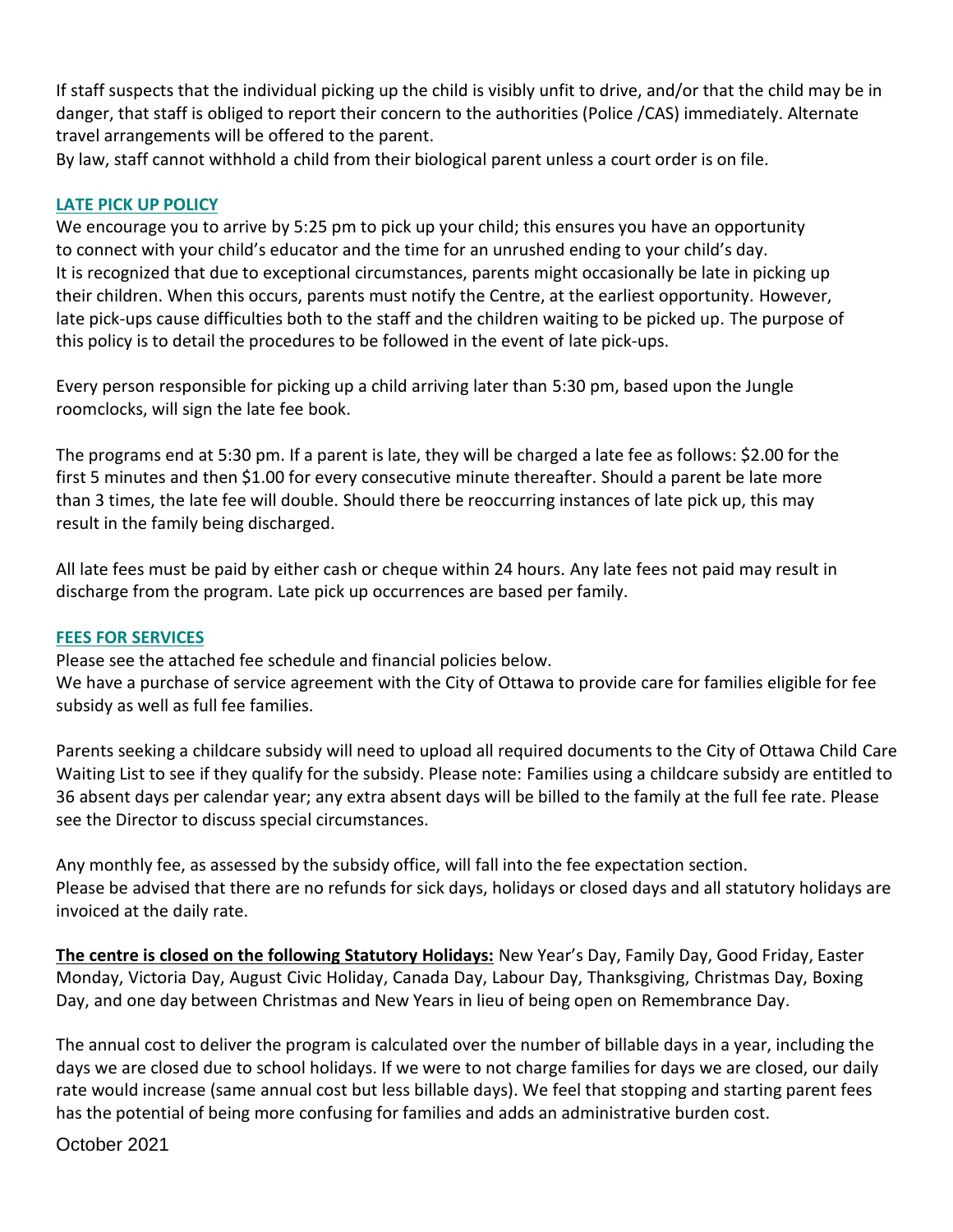We will provide a minimum of one month of notice regarding any fee increases.

# **POLICY FOR PAYMENT OF ACCOUNTS**

- A. All parent fees are payable on a bi-weekly basis
- B. As a non-profit agency we do not have the meansto tolerate unpaid accounts. If an account is more than two (2) months in arrears, parents can receive a notice of termination and the account will be forwarded to a collection agency.
- C. There is a \$10.00 charge for all **returned cheques**.
- D. The appropriate notice required must be given when withdrawing your child(ren) or payment in lieu of notice will be invoiced.

Andrew Fleck Children's Services offers 3 methods of fee payment; either **direct debit payment, post-dated cheques,** or **Credit Card.**

- 1) **Direct Debit Payment** Parents choosing the pre-authorized debit option will submit the following to our office:
	- a) a signed **Direct Debit Authorization Agreement**
	- b) a **VOID CHEQUE** to provide bank account information
- 2) **Post-Dated Cheques** Parents choosing to pay with post-dated cheques willsubmit a series of cheques dated for the first day of each month. Cheques should be made payable to **Andrew Fleck Children's Services** At any time, you may call Accounting at 736-1913 ext. 225 for questions or information concerning your account.
- **3) Credit Card -** Parents choosing the credit card option will submit a signed **PRE-AUTHORIZED CREDIT CARD (PACC) Agreement form**

## **GIFT GIVING**

While it can be traditional for children to give their Educators gifts at Christmas, end of the year etc., as Registered Early Childhood Educators, we cannot accept anything more because we are professionally bound, as members of the College of ECEs, from accepting any gifts of benefits, advantages, fees, honoraria, or favours, including items, money, or gift cards. This is to preserve our integrity as professionals and to protect parents/guardians from any expectation of undue influence. Homemade gifts would be an exception and are most appreciated; gifts that are small such as a consumable item (box of chocolates), are shared with the team onsite.

## **NUTRITION**

We provide 2 nutritious and varied snacks daily. Our snack menus for the current and following week are posted in each serving area of each program room, along with any dietary restrictions, allergies and / or anaphylaxis. All programs will keep the Menus for 30 days after the last day for which they are applicable. Substitutions and specific food choices are noted on the menu changes form.

All menu planning follows the recommendations set out in the Health Canada documents "Eating Well with Canada's Food Guide", "Eating Well with Canada's Food Guide – First Nations, Inuit and Métis" or "Nutrition for Healthy Term Infants". Special dietary and feeding arrangements are to be carried out in accordance with the written instructions of a parent of the child. Careful menu planning is essential to meet children's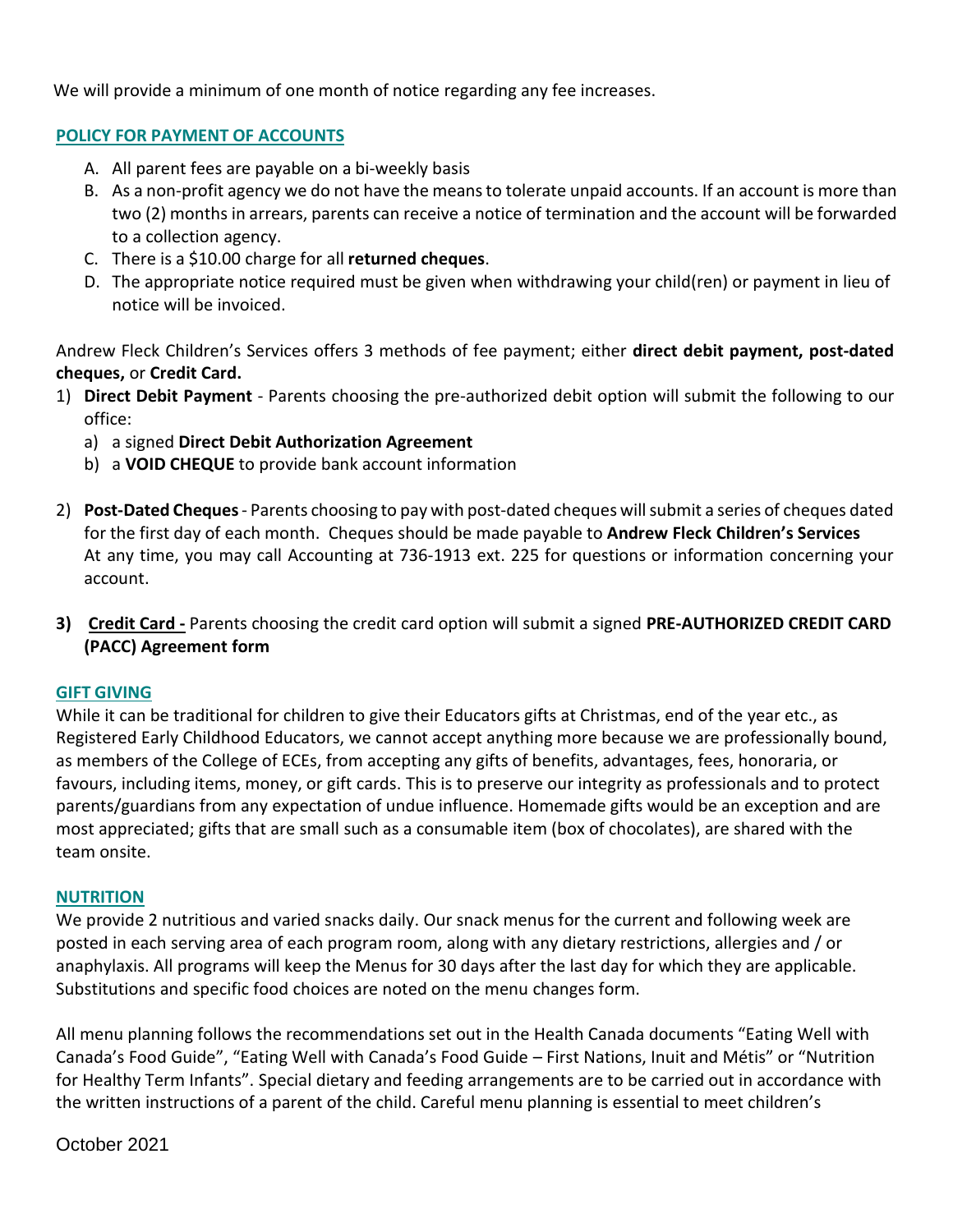nutritional needs and to expose them to a wide variety of foods.

The program provides water at all snacks and milk or soy at the morning snack; we do not serve juice or other food items that contain high sugar and sodium levels. Nutritious between-meal snacks are provided for each child that promote good dental health and will not interfere with a child's appetite for meal time.

Providing a calm eating area with low lighting, background music, and engaging conversations where we eat meals family style supports a positive approach to meal times. We support children's self-help skills by offering utensils for self-serving such as small tongs and using small containers to pour milk and water. Please feel free to provide input into our menu planning at any time.

Kindergarten and School Age children eat lunch with their classmates in the school. On non- school days our Kindergarten and School Age children eat their lunch in the classrooms. Milk/Soy is provided at lunch time. As on regular school days, morning and afternoon healthy snacks are provided. Snacks follow the Canada Food Guide.

Bag lunches from home should include a variety of foods from each of the 4 food groups. Children's lunches must be in containers labeled with their names and an ice pack must be included in bag lunches. Staff is expected to be vigilant regarding the content of bag lunches. Children will be limited to **one** "treat" choice from their bag lunch per sitting.

**Please be aware that there may be children in our programs with severe life-threatening allergies (anaphylaxis) to certain foods i.e. nuts, eggs, and shellfish. Anaphylaxis is a medical condition that causes severe reaction to specific foods and can result in death in seconds. We are a nut safe zone and request that food with any traces of nuts not be brought into the Centre.**

The program provides water and milk at all meals; snacks follow the Canada Food Guide. Nutritious betweenmeal snacks are provided for each child one year of age or over, that: promote good dental health; and will not interfere with a child's appetite for meal time.

| <b>Food Group</b>             | Amount Offered (attendance 6 hrs.) |
|-------------------------------|------------------------------------|
| <b>Milk and Milk products</b> | 250-375 mL                         |
| <b>Meat and Alternatives</b>  | $60-90 g$                          |
| <b>Bread and Cereal</b>       | 2 1/2 slices or 450 mL             |
| <b>Fruits and Vegetables</b>  | 2 1/2 whole fruits or 300 mL       |

Some children in our programs have life-threatening food allergies (Anaphylaxis) and, for this reason, it is imperative that you **DO NOT bring any food that may contain nuts or nut products into the centre**, unless otherwise arranged with the Program Coordinator of the program.

Anaphylaxis is a medical condition that causes severe reaction to specific foods and can result in death in seconds.

All staff is trained in the use of an auto-injector.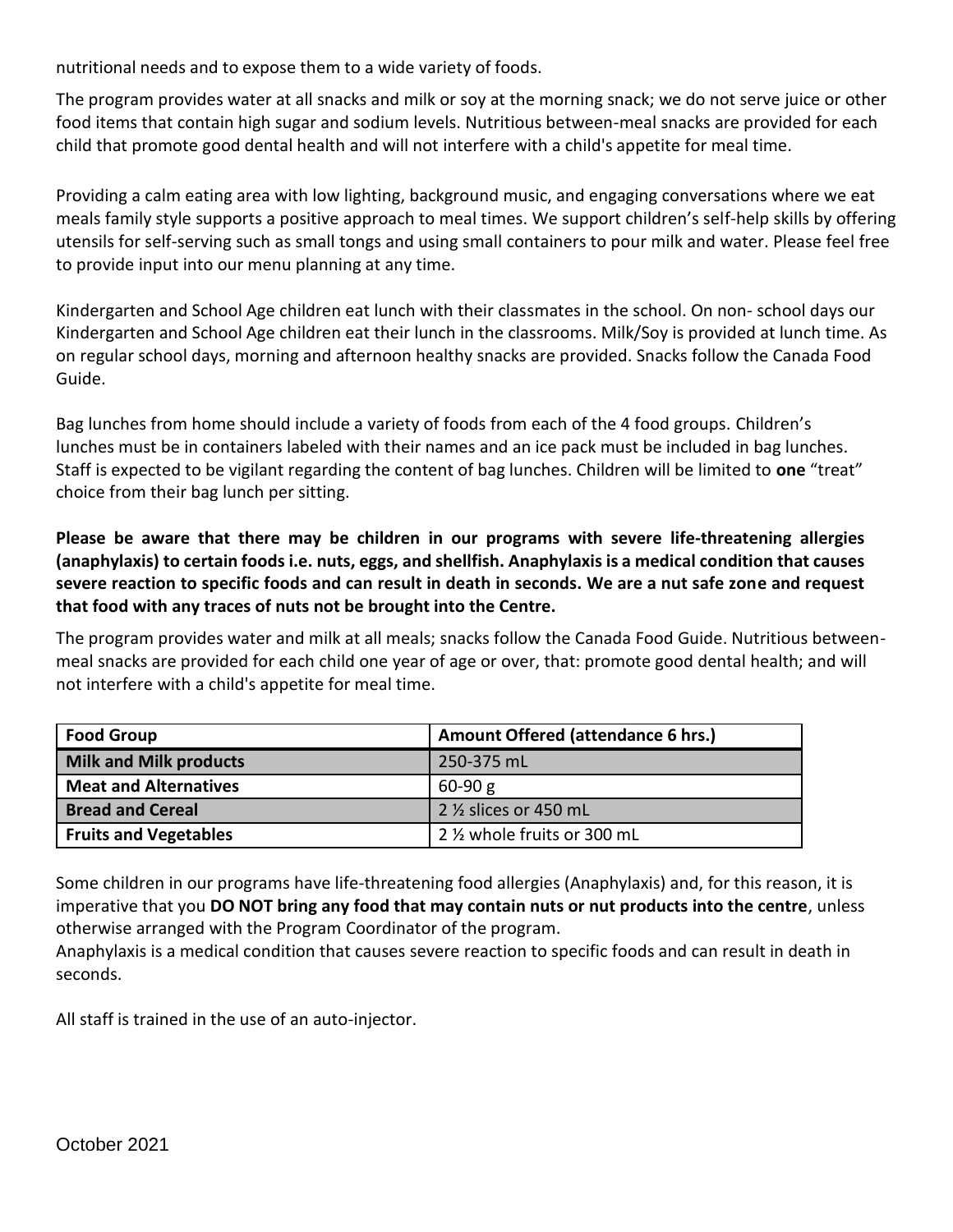# **HEALTH**

If your child contracts any communicable disease, **you must notify the Centre immediately**. A Health Alert must be posted, for any communicable disease, so that parents can ensure the health and safety of their children. Please note that if your child is diagnosed with a viral conjunctivitis where an eye discharge is present you must provide a medical certificate for re-entry. If no eye discharge is present, no exclusion is needed.

Should your child show signs of a rash, eye infection or other communicable diseases, while present at the Centre, you will be given a City of Ottawa Public Health Department Assessment form. Your child will need to be taken to your doctor/clinic for an assessment and a medical certificate for re-entry will be needed for your child to return to the Centre.

In order to prevent outbreaks, the City of Ottawa Health Department requests that child care centres exclude children with certain communicable diseases until specific criteria are met. The Ottawa Public Health Department lays out the exclusions policies for communicable diseases and parents will be notified of what these may be.

The program staff must be notified immediately if your child is hospitalized for more than 24 hours. At any time, the Director / Program Coordinator or designated staff may judge that a child is "not well enough" to attend the Centre. In such cases, the child will either not be accepted at drop-off time, or parents will be notified that the child must be picked up as soon as possible. The City of Ottawa Health Department has set forth certain policies to protect all children. Your child may not attend the program if they suffer from the following:

- 1. A fever of 38 degrees Celsius or higher
- 2. Vomiting
- 3. Diarrhea (at least 2 episodes)
- 4. Croupy cough
- 5. Any unexplained rash or skin irritation
- 6. Complains of a bad headache or sore throat
- 7. Eyes/ears that are oozing any form of discharge (must be on antibiotics **for 24 hours prior** to readmission)
- 8. Strep Throat (must be on antibiotics for 24 hours prior to readmission)

On occasion the Centre may be in an Outbreak; this is when more than 15% of children and/or staff are sick with the same symptoms. In this case the mandatory exclusion for vomiting and diarrhea is 48 hours symptom free

If any of these symptoms develop while your child is at home, we ask that you keep your child at home until they are **symptom free for 24 hours**. Please do not give your child Tylenol and bring them to the program as they are contagious.

Please call the Centre should your child become ill and provide us with their symptoms so that we may track all illnesses as per regulations. Should your child become ill while in the program you will be contacted to please pick your child up immediately. All symptoms of illness are documented by the staff.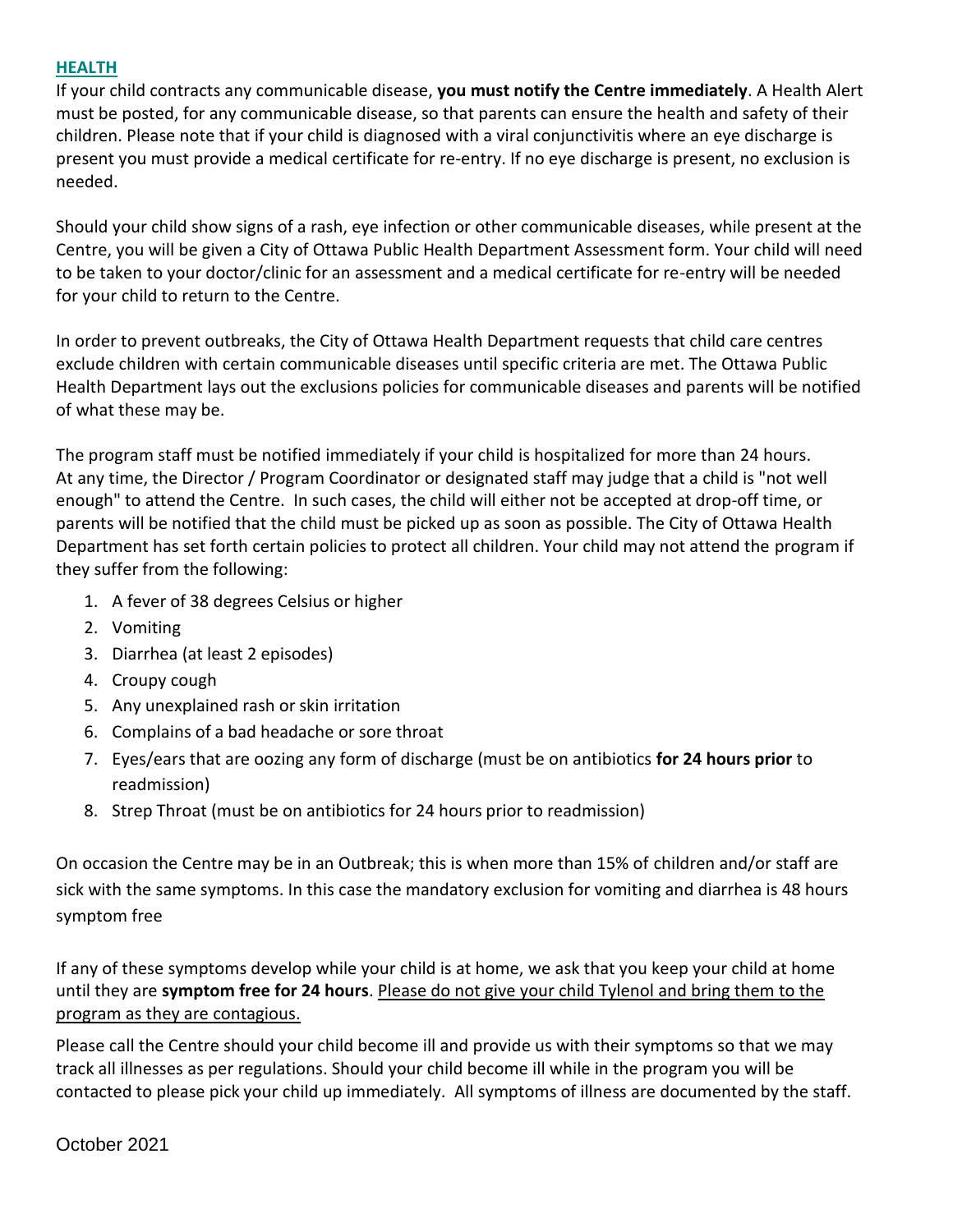If you feel your child is too ill to go outside, then your child may not attend the program. The children must be able to participate in all facets of the program.

All children must wear a sun hat and proper footwear during outdoor play. Families provide sunscreen and the children apply their own sunscreen.

# **HEADLICE**

When your child is found to have head lice or nits while attending the program, you will be given a withdrawal notice for Head lice with a 24-hour exclusion and a form to fill out indicating that the head lice treatment was completed. This form will need to be returned to the program after each treatment. This decision is made by the agency in order to prevent the spreading of head lice and live nits at the Centre.

## **IMMUNIZATION**

It is recommended by the Local Medical Officer of Health, that all children be immunized. Parents of children who object to immunization due to religious/conscience or medical reasons must complete a standardized ministry approved form. Ministry approved forms for religious/conscience objections must be completed by a "commissioner for taking affidavits" (i.e. notarized). Any medical exemptions forms must be completed by a doctor or nurse practitioner. These forms are available upon request.

All immunization records and/or records of parental objections will be kept as part of the children's files.

# **ALLERGIES AND ANAPHYLAXIS**

In order to provide a safe environment and protect your child we must be aware of any allergies or potential allergies that your child may have. All allergies must be documented on the appropriate registration and medical forms. For children who may have an Anaphylaxis, there is a detailed Ministry Policy which must be adhered to and parents must fill out all appropriate papers which include authorization from a doctor. If your child requires an Epinephrine auto injector (Epipen), the staff must be made aware of this and be given the auto injector when you drop your child off. Should you and your child arrive at the Centre without their auto injector you will not be able to drop them off until their auto injector is onsite. We are a **nut safe and scent free** environment and will do everything that we can to protect your child while at the Centre, but we cannot guarantee that your child may not come in to contact with an allergic substance.

This policy and all paper work will be reviewed with you at time of the tour and prior to your child enrolling in the program.

Some children in our programs have life-threatening food allergies (Anaphylaxis) and, for this reason, it is imperative that the lunch you provide for your child is **NUT FREE.** 

Anaphylaxis is a medical condition that causes severe reaction to specific foods and can result in death in seconds.

All staff is trained in the use of an Epinephrine auto injector.

# **ADMINISTRATION OF MEDICATION**

If your child requires medication while in the program, you are required to complete and sign a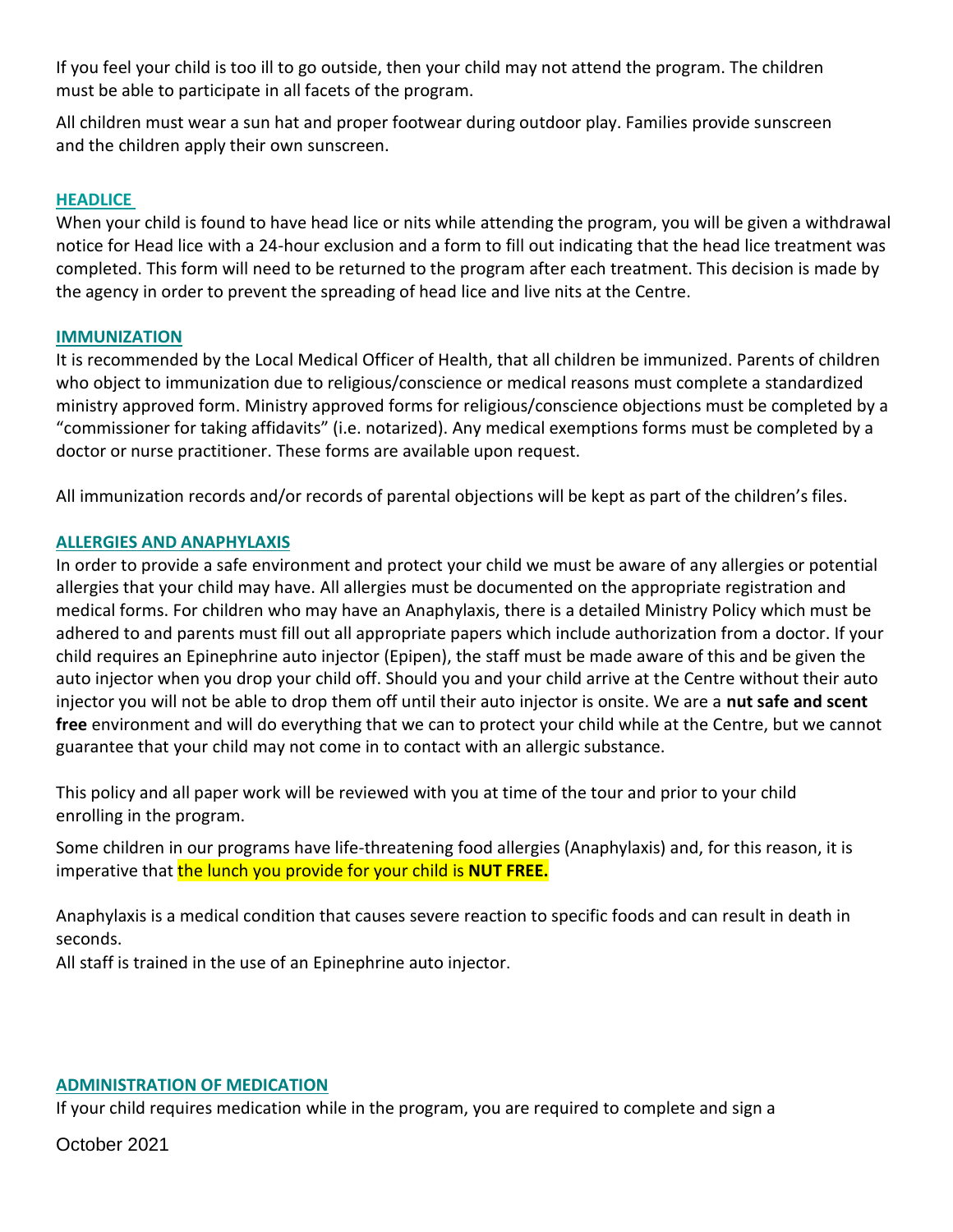*Medication Authorization Form* which provides details about the medication, including the time and amount of the dosage. Should your child be prescribed antibiotics, they must have been taking the antibiotics for 24 hours prior to returning to the Centre.

Please be advised that by *Child Care and Early Years Act* standards, we can only accept medication which is in its original container and the container or package must be clearly labelled with the following:

# **Child's name / Name of drug/medication / Dosage of the medication / Date of purchase / Expiration date / Instructions for storage and administration / Possible side effects**

For any medication with a Drug Identification Number (DIN #) such as; hand creams, lip balms, diaper creams, parents must indicate on the *Medication Authorization Form* how often we must administer the medication and / or indicate on the *Form* if their child may apply the medication as many times as needed. All medication no longer needed is to be taken home. We request that all medication be handdelivered to us to be stored in the appropriate manner. At no time should a medication be left in your child's backpack or cubby. The Centre must store all medication in a locked container in the fridge or cupboard except for emergency medication.

A designated staff member will be responsible for all medications.

# **SAFE SLEEP**

Each family is advised of the programs Sleep Safe Policy at time of enrolment. Each kindergarten child will be assigned their own mat and it will be labelled with their name. All mats are disinfected daily. Staff performs visual checks on all children 4 times throughout rest time and these are documented in the daily log book. Any changes in the child's sleeping patterns or behaviours will be communicated with parents. Staff will consult with parents with respect to a child's sleeping arrangements. Staff will communicate, to parents, any significant changes in a child's sleeping patterns or behaviours. Any sleep preferences that are identified at intake or communicated by parents will be documented in daily log book.

## **SELF-ADMINISTRATION**

For our older kindergarten and school age children, should parents wish for their child to carry and selfadminister medication for asthma and/or anaphylaxis, they must complete the Consent Form.

## **BEHAVIOUR GUIDANCE**

The emotional and physical well-being of children in our care is a priority of Andrew Fleck Children's Services. Positive forms of Behaviour Guidance with emphasis on discussion, encouragement and positive reinforcement comply with the agency's philosophy to promote the healthy development of the children. Please see our Program Statement for further information on Behaviour Guidance Practices.

# **Prohibited Practices as defined by the** *Child Care and Early Years Act***:**

(a) Corporal punishment of the child (which may include but is not limited to, hitting, spanking, slapping, pinching)

(b) Physical restraint of the child, such as confining the child to a high chair, car seat, stroller or other device for the purposes of discipline or in lieu of supervision, unless the physical restraint is for the purpose of preventing a child from hurting himself, herself or someone else, and is used only as a last resort and only until the risk of injury is no longer imminent.

October 2021 (c) Locking the exits of the child care centre or home child care premises for the purpose of confining the child or confining the child in an area or room without adult supervision, unless such confinement occurs during an emergency and is required as part of the licensee's emergency management policies and procedures.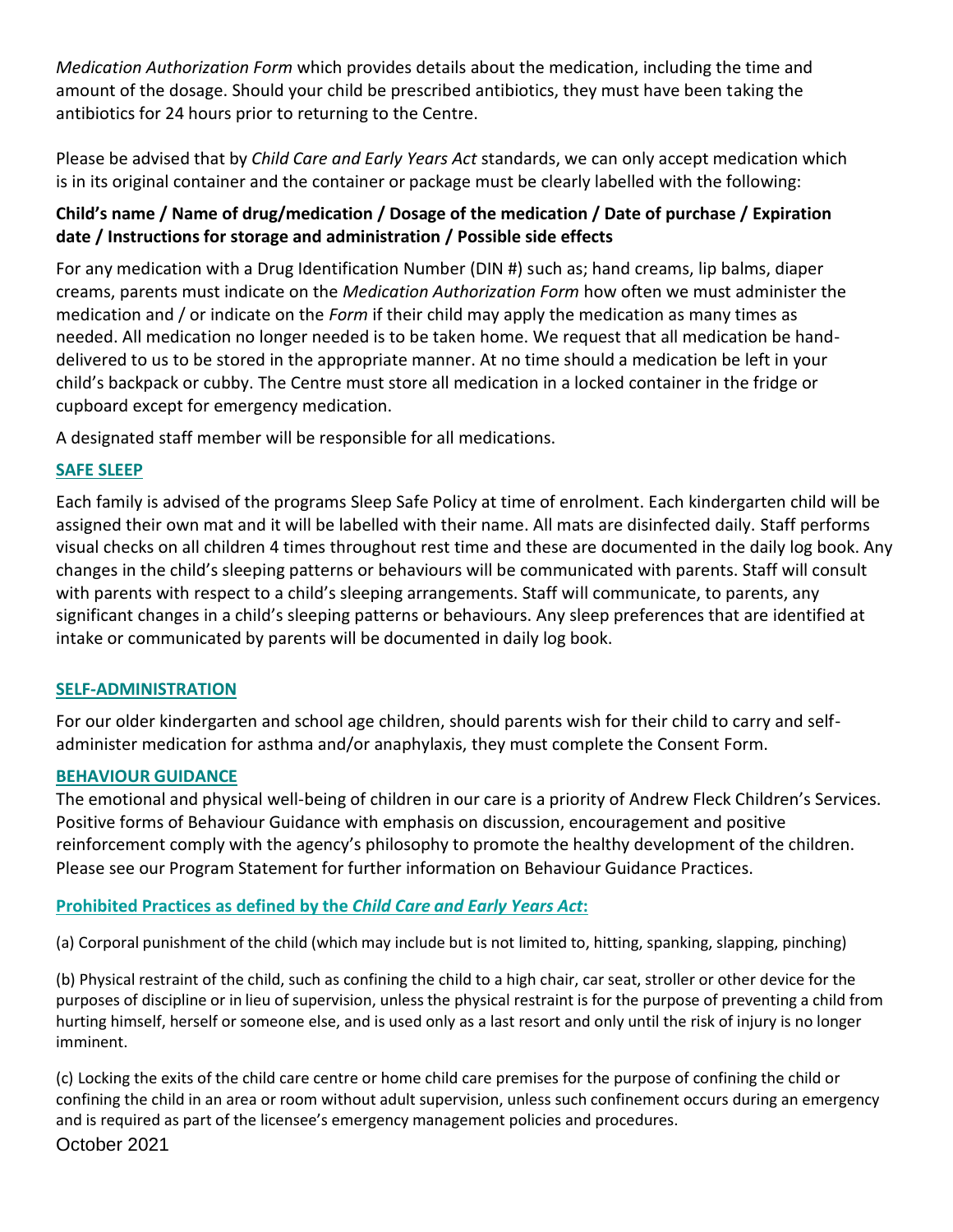(d) Use of harsh or degrading measures or threats or use of derogatory language directed at or used in the presence of a child that would humiliate, shame or frighten the child or undermine his or her self-respect, dignity or self-worth.

(e) Depriving the child of basic needs including food, drink, shelter, sleep, toilet use, clothing or bedding.

(f) Inflicting any bodily harm on children including making children eat or drink against their will.

# **ACCIDENT / INCIDENT REPORTS**

If your child suffers a significant injury requiring more than basic comfort (soap, water, band-aid, ice, TLC) or that is more than would be expected in the normal course of play, staff will administer first aid. Staff will also complete an accident report before the child is signed out (when possible) or by the next day care is provided. A copy will be provided to the parents/guardians.

If the injury is severe enough to warrant medical assistance, parents/guardians will be notified immediately to come and pick up their child to seek medical attention. If emergency treatment at a hospital is required, parents will be contacted to either accompany or meet staff at the hospital. If parents cannot be contacted the designated staff will follow emergency procedures and call either ambulance services or 911, depending on the severity of the injury.

## **SERIOUS OCCURRENCES**

As a licensed program we are responsible for delivering high quality services that promote the health, safety and well-being of all children. A part of our accountability requirements, under licensing, has been to report incidents to the Ontario Ministry of Education Child Care Quality Assurance and Licensing Offices– the type of incidents that we must report include any accident in the setting that results in a life-threatening injury of a child or life-threatening communicable illness, any time there is a disruption of service for example; a power outage which means the program is closed when normally available and any complaints about our service that result in a serious allegation.

We are very proud at Andrew Fleck Children's Services to offer a high-quality licensed program and take our accountability to parents and the public very seriously. We have consistently followed the requirements under the *Child Care and Early Years Act*, to report incidents to the Ministry.

The Ministry believes that parents will benefit from information about the incidents that occur including the actions that we have taken to prevent and minimize a reoccurrence by posting non-identifying information when an incident has occurred.

Beside our license, you will find a serious occurrence notification form posted anytime an incident has been reported to the Ministry. The form identifies the date, the type of incident, a description and action taken. There will be no identifying information included on the form. The notification form will remain posted for 10 business days; if the posting is related to an incident that involved your family, you will be personally informed.

# **DEALING WITH PARENT/GUARDIAN CONCERNS OR ISSUES**

All issues and concerns brought forward are taken seriously by AFCS and every effort will be made to resolve issues and concerns to the satisfaction of all parties.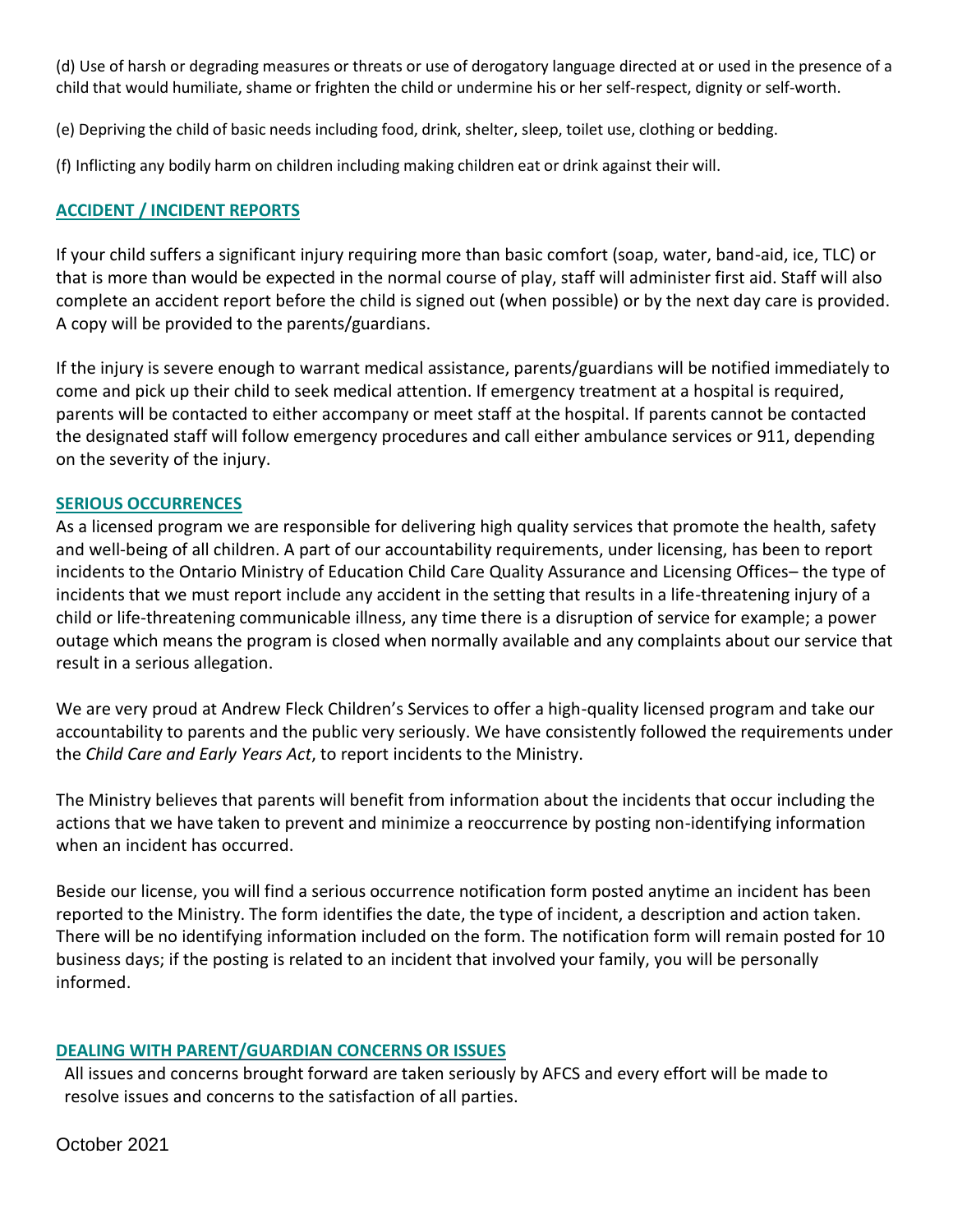Every issue and concern will be treated with confidentiality and every effort will be made to protect the privacy of parents/guardians, children, employees, students and volunteers except when information must be disclosed for legal reasons (i.e. Ministry of Education, College of Early Childhood Educators, law enforcement authorities or Children's Aid Society).

Everyone, including members of the public, and professionals who work closely with children, is required by law to report suspected cases of child abuse or neglect.

| <b>Nature of Issue or</b>  | <b>Steps for Parent / Guardian</b> | Steps for employee and/or Director/designate                                   |
|----------------------------|------------------------------------|--------------------------------------------------------------------------------|
| Concern                    | <b>Clients and Stakeholders to</b> | in responding to issue/concern:                                                |
|                            | <b>Report Issue/Concern:</b>       |                                                                                |
| Program Related            | Raise the issue or concern to      | When an issue/concern is brought forward to an                                 |
| E.g: General Program       | - the employee directly            | employee, it is their responsibility to assess whether                         |
| Delivery,                  | or                                 | it is within their scope of responsibility and if they                         |
|                            | - the Director or designate.       | have the applicable information to be able to<br>manage/resolve the situation. |
| <b>Agency Related</b>      | Raise the issue or concern to      | Inform the appropriate Director or designate of the                            |
| E.g: General AFCS          | - the Director or Designate.       | situation within 24 hours.                                                     |
| <b>Operations Related</b>  |                                    | Every effort will be made to provide an initial                                |
| <b>Employees, students</b> | Raise the issue or concern to      | response or resolution to the concern or issue within                          |
| or volunteers              | - the individual directly          | 2 business days.                                                               |
|                            |                                    | Document the issues/concerns in detail.                                        |
|                            | or                                 | Documentation should include:                                                  |
|                            | - the Director or designate.       | - the date and time the issue/concern was received;                            |
|                            |                                    | - the name of the person who received the                                      |
|                            |                                    | issue/concern;                                                                 |
|                            |                                    | - the name of the person reporting the                                         |
|                            |                                    | issue/concern;                                                                 |
|                            |                                    | - the details of the issue/concern; and                                        |
|                            |                                    | - any steps taken to resolve the issue/concern                                 |
|                            |                                    | and/or information given to the parent/guardian                                |
|                            |                                    | regarding next steps or referral.                                              |
|                            |                                    | Provide contact information for the appropriate                                |
|                            |                                    | person if the person being notified is unable to                               |
|                            |                                    | address the matter.                                                            |
|                            |                                    | Ensure the collection of information of the                                    |
|                            |                                    | issue/concern is initiated by the appropriate party                            |
|                            |                                    | When appropriate, it is the responsibility of the                              |
|                            |                                    | Director to inform the Executive Director.                                     |

Procedures to follow

Contact information for all programs, management team and AFCS Board of Directors can be found on our website at [www.afchildrensservices.ca](http://www.afchildrensservices.ca/)

# **ACTIVITIES OFF THE PREMISES**

October 2021 Field trips support a sense of community and are designed and organized to support the children's on-going inquiries. A designated number of parent volunteers are always welcome to come along for the fun. Parents are always informed of any activities off premises. Due to limited space on the bus, a signup sheet will be posted. Should circumstances (e.g. health) prevent a child's participation in a field trip, it is the parents' responsibility to arrange alternate care.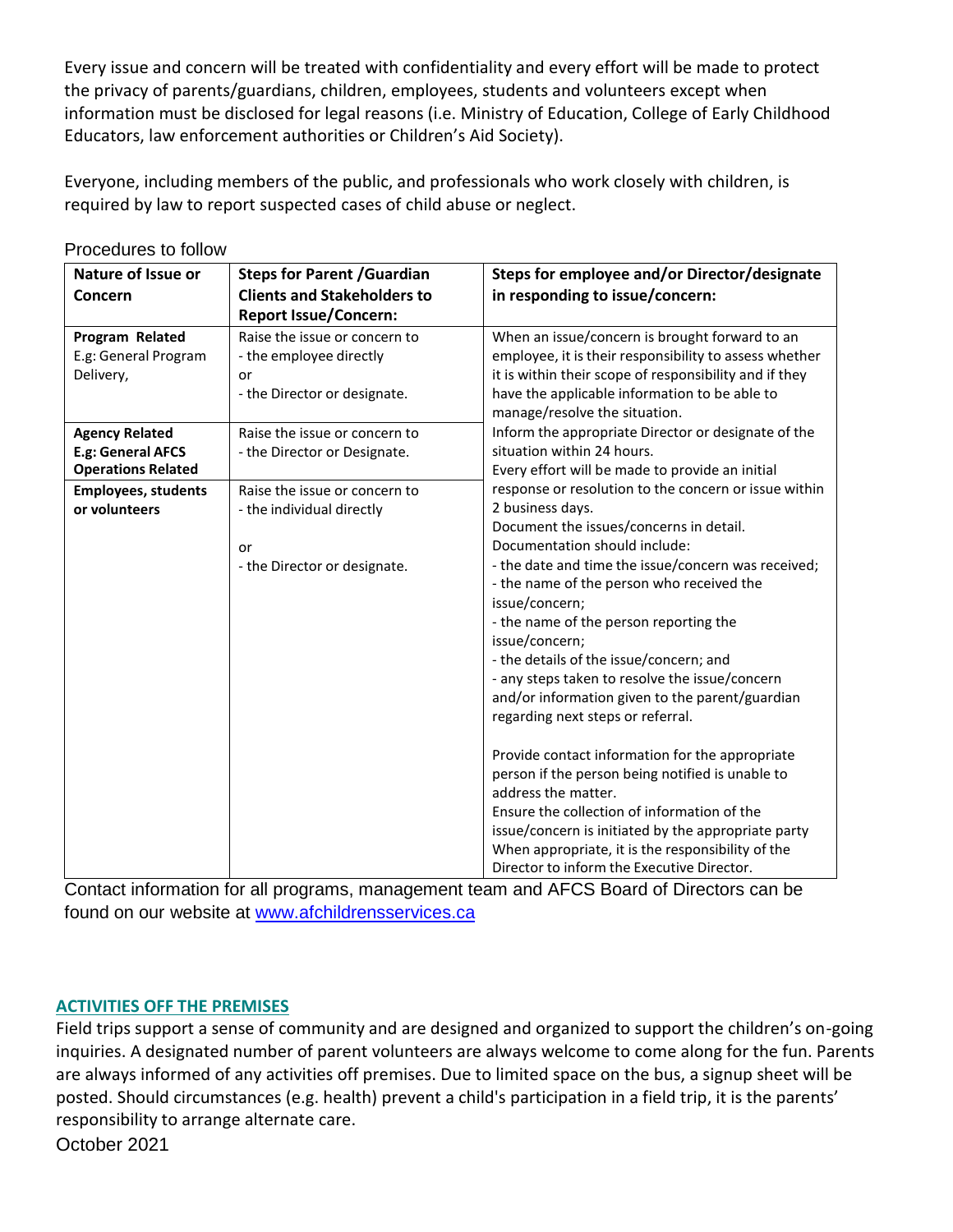#### **PARENT PARTICIPATION IN PROGRAMS**

Our program supports an 'Open Door' approach for families and parents/guardians are welcome at any time of the day. Family involvement in the program is valued and encouraged. Participation, by a parent, in a program that their child attends, is not deemed as volunteering. In keeping with our open-door policy, parents (and other family members with parent permission) are invited to spend time in their child's program engaged and participating with their child on an ongoing basis, this is in keeping with our Program Statement which is included in our parent handbook.

Parents are invited to participate in special events or field trips, accompanying and participating with their own child.

For further clarification, please read the following points which also pertain to parent participation in their child's program and or attending field trips:

- At no time will a parent be left unsupervised with any child other than their own. An employee of Andrew Fleck Children's Services will always be present.
- Parents are never counted in ratio.
- Parents that attend field trips are accompanying their own child and are not responsible for the supervision of other children

## **APPROPRIATE CLOTHING**

Children should wear clothing which is comfortable, and which you do not mind getting dirty. Shoes must be worn in the program at all times. Proper foot wear is required i.e. running shoes, no slippers/flip flop or croc sandals.

There are usually two outdoor play periods a day (weather permitting) and we ask that the children be dressed accordingly: very warm, water-resistant clothing for winter; cool clothing with **sun hats** and sun screen for summer. It is extremely important that a change of clothing (mitts, hat, pants, shirt, socks, and shoes) is provided to be kept at the Centre.

**Please label all your child's belongings including clothing. We cannot be held responsible for lost or missing items.**

# **TRANSPORTATION FOR OUT OF SCHOOL CHILDREN**

For children attending school outside of Alta Vista Public-school, bus transportation to and from the Centre will be discussed on an individual basis. The Centre will attempt to accommodate a child's pick-up and/or drop-off needs, but it is not bound to do so. In such cases, where it is not possible for the Centre staff to accommodate these needs, responsibility rests with the parents to ensure pick up/drop-off between the bus and the Centre. Parents are also responsible for informing the transportation company that our designated spot for drop-off and pick-up of bussed children is the marked area along the side of school on Randall Ave.

## **EMERGENCY MANAGEMENT**

To protect the health and safety of children and employees, Andrew Fleck Children's Services has an emergency management policy and procedures that sets out the roles and responsibility of all employees. All programs conduct monthly fire drills. This ensures that all children become familiar with emergency procedures.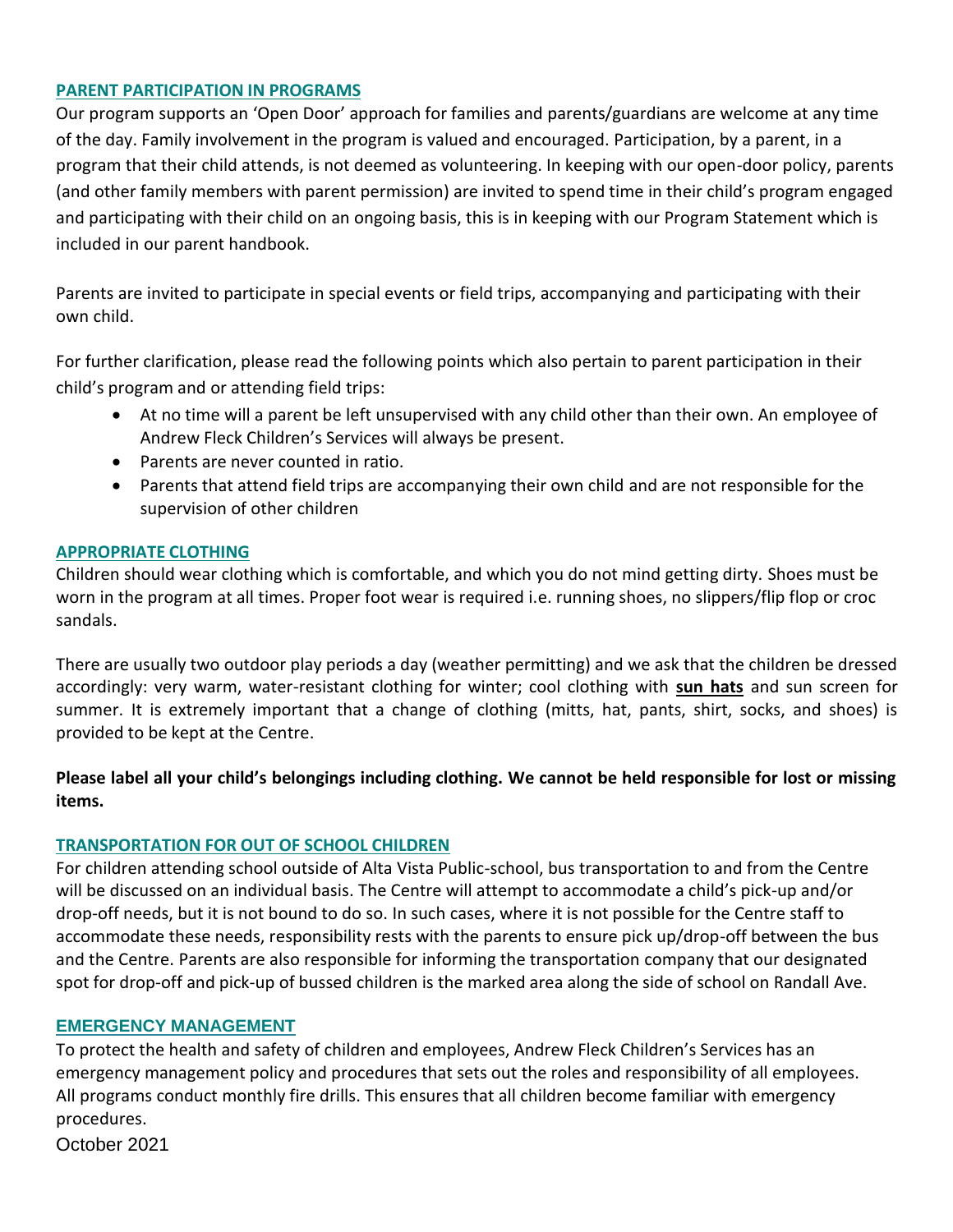In the event of a real emergency and that the children cannot return to the Centre they will be moved to our designated emergency shelter and parents will be contacted to pick up their children immediately. **Our Emergency Shelter is located at 2400 Alta Vista Drive., St Timothy's Presbyterian Church.**

As indicated in the AFCS Emergency Management policy, the Director of the program or designate will notify parents/guardians of the emergency situation, evacuation and the location to pick up their children. Where possible, the executive director will update the agency's website and the Director or designate will update the program or place of work voicemail box as soon as possible to inform parents/guardians that the program has been evacuated and include the details of the evacuation site location and contact information in the message.

# **CRIMINAL REFERENCE CHECK – VULNERABLE SECTOR CHECKS**

All of our Early Childhood Educators (ECE) are registered with the College of ECE and our ECE Assistants support the Early Childhood Educators (ECE) in providing a nurturing, developmentally appropriate, healthy and safe environment to meet the needs of children in the group setting.

All staff have Standard First Aid & Infant / Child CPR qualifications. All Employees of Andrew Fleck Children's Services must provide a Police Record Check with the Vulnerable Sector prior to their employment and every 5 years after. Employees also sign a Declaration of Offense on an annual basis.

All of our programs support students from various Colleges as they complete their ECE placements. Volunteers can also be a part of our program and must provide us with a Police Record check.

As per the Ministry of Education policy; students and/or volunteers are never left alone with the children, left unsupervised or used to meet ratios. All students and volunteers receive a detailed orientation prior to beginning their placement at the Centre and must abide by and sign off on our Program Statement and all policies and procedures.

Students and Volunteers play an important role in supporting staff in the daily operation of children's programs at AFCS. All students and volunteers will abide by AFCS policies and engage with the children, colleagues, and parents in a positive manner.

As per the Ministry of Education policy: The supervising employee is expected to supervise, monitor and ensure that the volunteer/students are never left unsupervised with children or used to meet ratios and that all policies and procedures are followed. All students and volunteers receive a detailed orientation prior to beginning their placement at the Centre and must abide by and sign off on our Program Statement.

## **DUTY TO REPORT**

Under the *Child Care and Early Years Act* all staff are required to report child abuse under section 72 of the **Child and Family Services Act, 1990** (CFSA) to a Children's Aid Society (CAS). Persons failing to do so are subject to legal action and a fine if convicted. (Child and Family Services Act, 1984, section 68 (2) (3) (4) and section 81 (1) (b))

Child Abuse is a serious occurrence as defined by the Child Care and Early Years Act. Section 72 of the CFSA imposes a duty to report for everyone, including RECEs, where there are reasonable grounds to suspect one or more of the following with respect to a child: